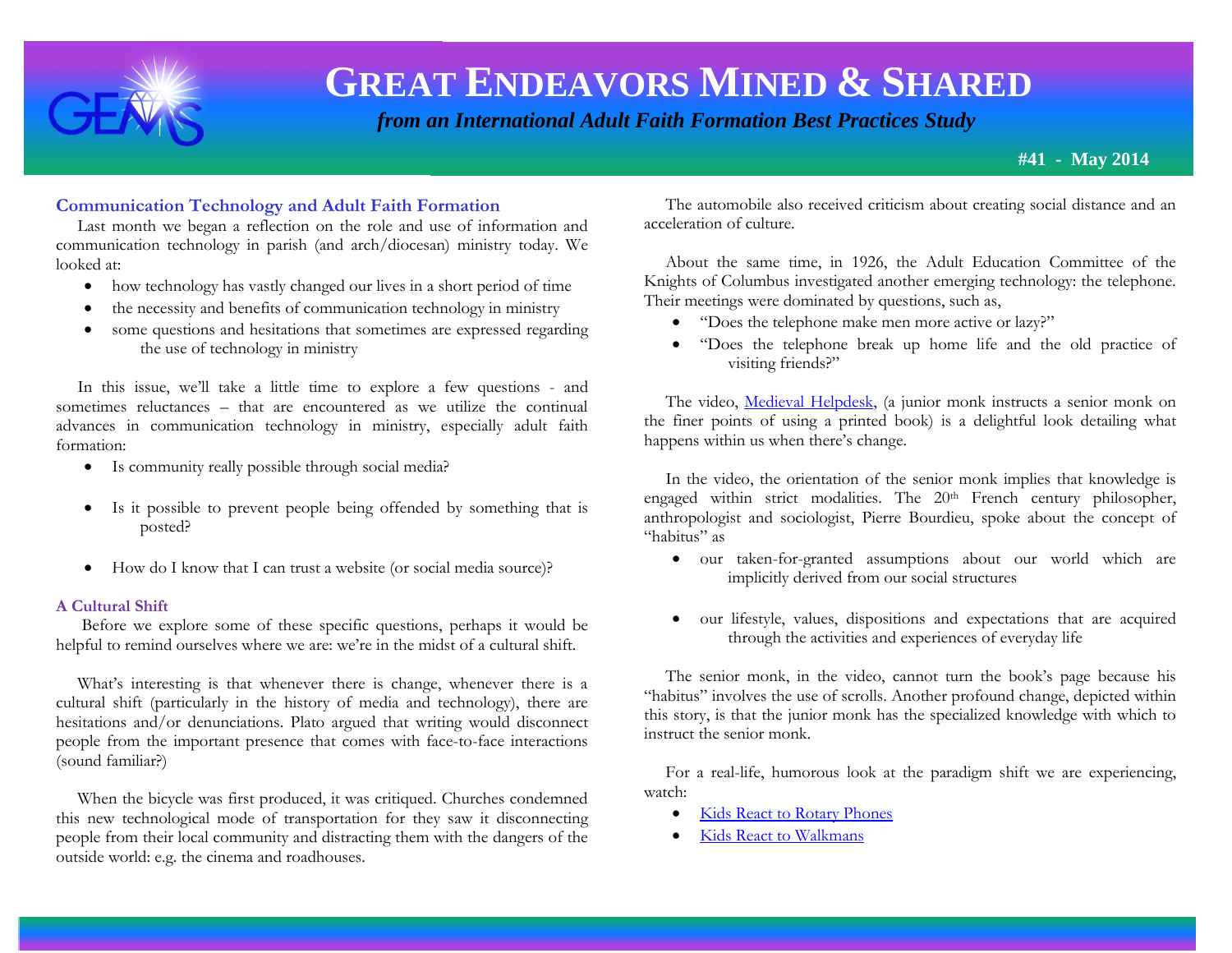For a recent look at the use of communications technology within our ministry, you might want to visit:

- [Are We Old-Fashioned When It Comes to the Internet?](http://www.catholicwebsolutions.com/2014/04/08/innovators-and-evangelizers-take-to-the-web/)
- [5 Characteristics of an Online Presence that is Ministry](http://www.catholicwebsolutions.com/2014/04/15/5-characteristics-of-an-online-presence-that-is-ministry/)

 **Are similar shifts occurring for us (or being resisted) as we encounter the rapidly changing technologies in our personal and ministerial lives?** How do we respond to the cultural shift in which we find ourselves?



**Is community really possible through social media?** It has often been said that *"Social media has opened up yet another portal for seeing and being seen, for knowing and being known, for being in and belonging to community.*

 *Some communities are extensions of already existing physical communities. Others are completely virtual – created, gathered, developed, and sustained exclusively online. Still others are communities where the boundaries between what is 'real' (i.e. physical) and what is 'virtual' (i.e. online) are permeable…"* (*The Social Media Gospel: Sharing the Good News in New Ways* by Meredith Gould. Liturgical Press, 2013)

 Yet, the question remains for many people: is it **really possible to form community via social media?**

 The question has been answered in many ways, from many different lens and focal points. A few of them:



 In 2011 a research study from the [Pew Research Center's Internet](http://www.pewinternet.org/Reports/2011/Technology-and-social-networks.aspx)  [& American Life Project](http://www.pewinternet.org/Reports/2011/Technology-and-social-networks.aspx) investigated questions such as:

- Do the social media technologies isolate people and truncate their relationships?
- Are there benefits associated with being connected to others in this way?

 The most pronounced finding across all social networking sites (SNS) was that active social networking participation does not, as is commonly opined, result in social isolation or a lack of relational intimacy.

 Further, SNS participation tends to enrich rather than diminish participation in face-to-face relationships.

 Some key findings of the report focused on the dominant site, Facebook, where some 92% of social network users have a profile. Among a long list of findings, Pew researchers found that:

- Facebook users are more trusting than non-SNS users.
- Facebook users have more close relationships than non-SNS users.
- Facebook users get more social support than non-SNS users.
- Facebook revives "dormant" relationships that are lost to non-SNS users.

 This TED talk, [How the Internet enables intimacy,](http://www.youtube.com/watch?v=_Lk5nU8FrXo) shares some research and ideas concerning the connectedness among people because of today's social media.



 Another experience (explained in some length), was shared by Cathleen Falsani at [Where two or more are gathered ...on Facebook:](http://www.faithandleadership.com/content/where-two-or-more-are-gathered-facebook)

 *"There is no distance in the Spirit." After nearly 30 years as a believer, I experienced, powerfully and indelibly, the truth of that statement in an unlikely place: Facebook.*

 *Like so many of its 350 million (and growing) members, I signed up for Facebook, the social networking site, a few years ago out of pure curiosity -- to check in with old friends, boyfriends and former colleagues from a safe distance. With its plethora of personal photos, videos and regular 'status updates' from members, it was a voyeuristic paradise, not to mention an excellent place to kill time.*

 *I am a journalist, author and blogger and had grown accustomed to sharing glimpses of my life in print and online. Facebook was just another venue to do that, but little more.*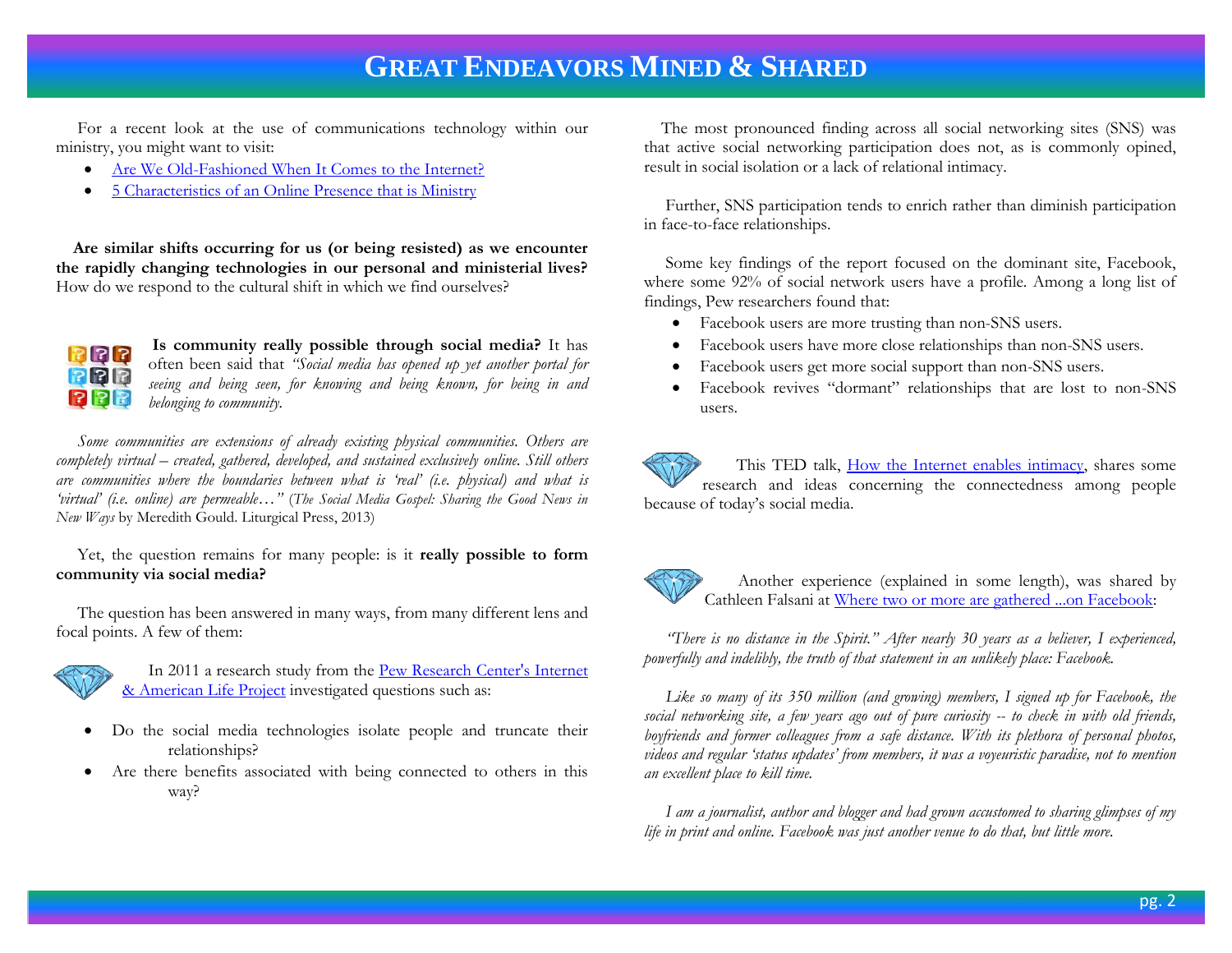*That is, until early one morning in April 2008 when I signed on to my account, wiping sleep from my eyes with coffee in hand, and noticed the status update of a friend from college: 'David is really sad that Mark died today.'*

 *The words ripped a hole in my heart. Our friend, Mark Metherell, a former U.S. Navy Seal who was working in Iraq training Iraqi Special Forces, was gone. He had been killed instantly by a roadside bomb outside Sadr City.*

 *Sitting in bed with my computer on my lap, tears streaming down my face, I sent David an email asking what had happened and how I could help, joining him in prayer for Mark's family and the rest of us who loved him (even if we hadn't seen him in more than 15 years).*

 *In about 48 hours, as news of Mark's death began to spread, dozens of fellow classmates from our alma mater, Wheaton College, joined Facebook to share stories and pictures of Mark. Facebook became the place where we could mourn together and reconnect.*

 *A couple of weeks after Mark was killed, I sent a group email on Facebook asking for responses to a column I was working on. That email started a 'thread' -- a discussion among a group of people. There were 20 of us from all over the world -- Southern California, Chicago, Hawaii, Spain, New York, Atlanta, Florida, North Carolina and Dubai.*

 *More than 18 months -- and almost 20,000 posts -- later, the thread is still going. We call ourselves Wine*  $\dot{\mathcal{O}}$  *Jesus: The Communion of Sinnerly Saints,' and our cyber-community is, in a very real way, church for us. Our conversations were mostly about Mark at first, and about faith, loss, God's will and grieving. But they soon turned to the rest of our lives, the mundane and the transcendent.*

 *We brought each other up to speed on what had transpired in the years since we were students at Wheaton. Collectively we are husbands and wives, brothers and sisters (in law and biologically), Protestant, Catholic, Anglican, conservative and liberal, Democrat, Republican, Libertarian, Green Party, vegetarian, entrepreneurs, musicians, stay-at-home moms, married, divorced, widowed, mothers and fathers, adopted and adopters, seminary graduates, pastors, chaplains, writers, filmmakers, artists, lawyers, church members and church-averse and believers all.* 

 *Some of us were close friends in college, some were acquaintances and some had never met. But we are now, I would dare say, utterly and wholly committed to one another.* 

 *As Bono said in U2's theological opus, 'One,' we are one but we're not the same; we get to carry each other …*

 *A few of us have even begun to rediscover (or exhume) our faith. If you had told me even two years ago that I would find community -- real, authentic, deeply connected, deeply faithful community -- online, I would have scoffed. I'm not, by nature, a joiner.* 

 *Had someone created and invited me to join a group of Wheaton alumni online to talk about faith and life, I would have declined. But this happened organically. And here we are, a year and a half of daily interaction later, with a communion of 20 souls around the world. In the last year, we've walked with each other through sickness and pregnancies, the death of parents and siblings, job losses and career changes, adoption, divorce and even a marriage between two friends who met through the thread.*

 *A few months back, we had a conversation about how hard it has been for some of us to reach out, ask for help and be willing to receive it. 'Being merciful to ourselves,' is how Shani, the hospital chaplain, put it. In response, Brian, a filmmaker who was in the midst of relocating across the country with his wife, Sara, and their newborn and toddler, wrote: 'Sara and I quote Henri Nouwen frequently of late: 'The weakest among us create community.' Somehow, I feel I'm on the receiving end in this thread considerably more often than I am giving out. So thanks to all.'*

 *For me, the thread has become what the sociologist Ray Oldenburg, in his book The Great Good Place, described as a 'third place.' Most people have two primary places -- home and the workplace. Then there is a third place where they feel part of a chosen community. It might be a bar (illustrated beautifully in the television series Cheers) or a restaurant, a house of worship or a bowling alley.*

 *For me, Facebook is that place. One of the persistent criticisms of Facebook and other online social networks is that they provide a false sense of intimacy and community -- all of the interaction with none of the commitment. While that may be the case with some folks, nothing could be farther from my experience.*

 *Rather than satisfying our need for connection and leaving it there, our Facebook community has made us yearn to be in one another's physical company. About five months after the thread began, eight of us got together in Chicago for a long dinner. Some of us hadn't seen each other in almost 20 years, while others were practically next-door neighbors.*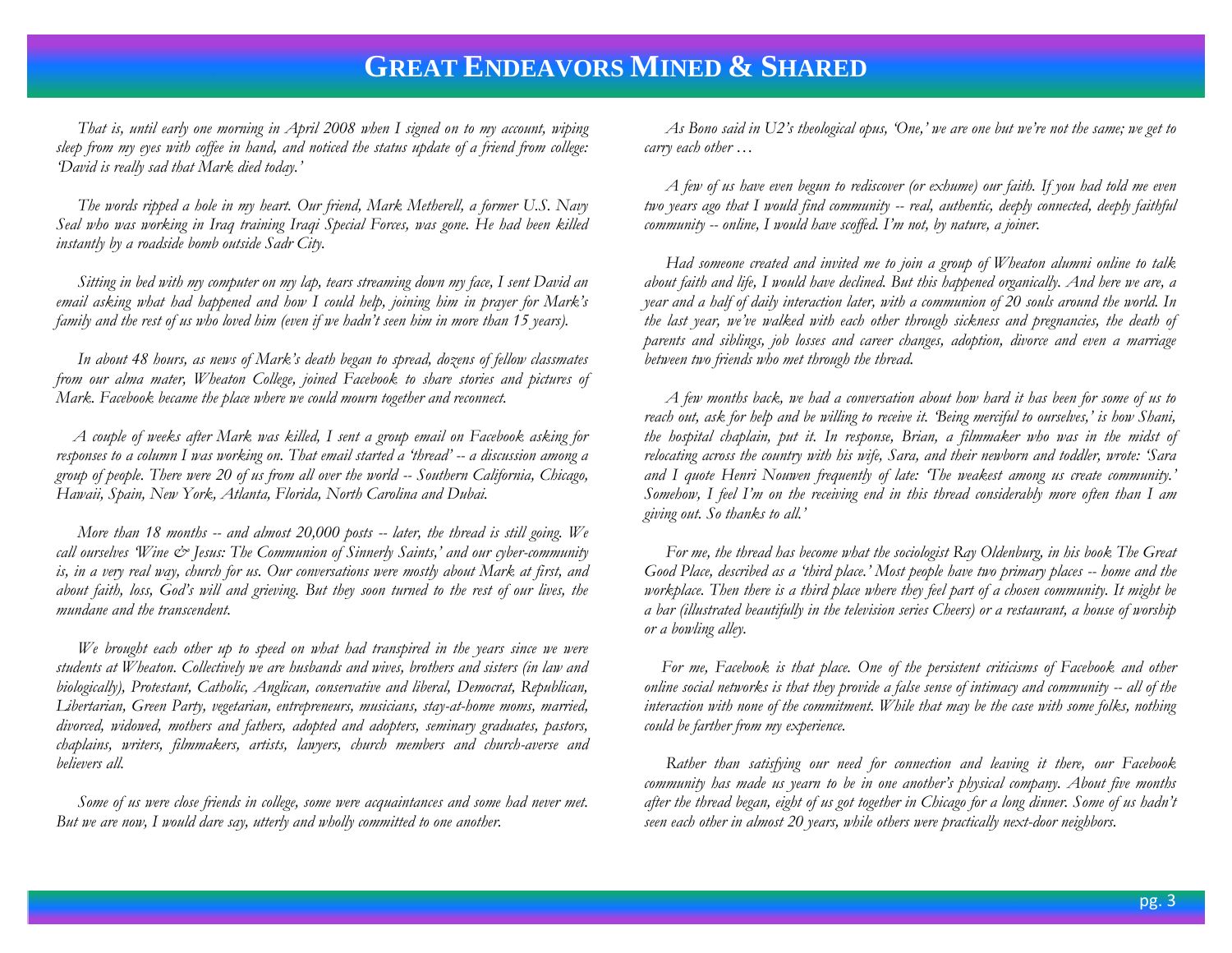*We were nervous about meeting, wondering whether the connection we experienced online would translate into the 'real' world. It took about a minute to realize that it did. Beautifully. When we sat down to dinner, we stopped to pray together.* 

 *We knew that our friends on the thread who could not be with us in person were with us in spirit, praying with us, sharing in the love and transformative power of sacred friendship (and awaiting updates about the dinner on Facebook).*

 *In July, my family moved from Chicago to Laguna Beach, Calif., so that we could live near several of the members of the thread. David now lives about four minutes from me, and I see him and his family almost daily – we even worship together at the same physical church - but we still connect each day on the thread.*

 *The constraints of Facebook limit the membership of any thread to 20. But I think I speak for all of our members when I say there is a 21st member: the Spirit of God. Jesus said whenever two or more are gathered together in his name, he's there, too. And he is, in all of his glory and grace, right there with us. On Facebook."*

 An [interesting debate from various people](http://www.debate.org/opinions/does-the-internet-bring-people-closer-together) sheds some additional thoughts and reflections on the reality of community (or not) via communications technology.

 When we come to Lent next year, here is an interesting reflection which looks at the community, connection and formation that can be created through social media: [End The Lenten Social Media Exodus.](http://adverticem.wordpress.com/2014/03/03/end-the-lenten-social-media-exodus/)

 Many people have experienced and remarked that because of the intermediate connections online, it brings people closer when they meet face to face. This [resource on technology ideas in adult faith formation](http://store.pastoralplanning.com/plteidforadf.html) recounts a parents' Baptismal preparation program which includes a closed online discussion group before the parents meet IRL (in real life) at the parish.

**A Wondering GEM:** Could you use and tweak this idea for other groups and other adult faith formation opportunities within your parish?

 As you reflect on and discuss the possibilities, you might also want to consider how this idea of [Flipped Churches](http://churchm.ag/flipping-churches/) might be applicable for some of your adult faith formation opportunities.

> "Social media tends to connect rather than isolate users. Relationships starting as conversations via social media frequently lead to in-person meetings as geography and time allow. Email exchanges and phone conversations usually, but not always, pave the way to meeting IRL (in real life).

 Do not assume that whatever begins on social media stays on social media. Now that social media has become a normative tool for communication, it's common for individuals who first meet in a physical environment (e.g. church) to 'friend' and 'follow' each other to continue the conversation via social media."

Meredith Gould in *The Social Media Gospel: Sharing the Good News in New Ways*



 Another question can be summarized by this real life comment found on [7 Ways Pastors Can Overcome Conflict in Social Media:](http://blog.ourchurch.com/2012/08/09/7-ways-pastors-can-overcome-conflict-in-social-media/)

 **"***As a Pastor, social media is very dangerous for me in the sense that what I post,* **somebody will inevitably be offended** *(even if there is nothing clearly offensive in the matter). I find it challenging to post anything on Facebook without somebody managing to shoot me down or get upset.* 

 *Relational engagement through social media, in my experience, tends to lead to people being able to tear another down in a safe way. Suddenly, it becomes much more confusing about the depth and significance of social media. When engaged in conversation through comments and the like, we often end up with people saying thing that would be 'socially unacceptable' face to*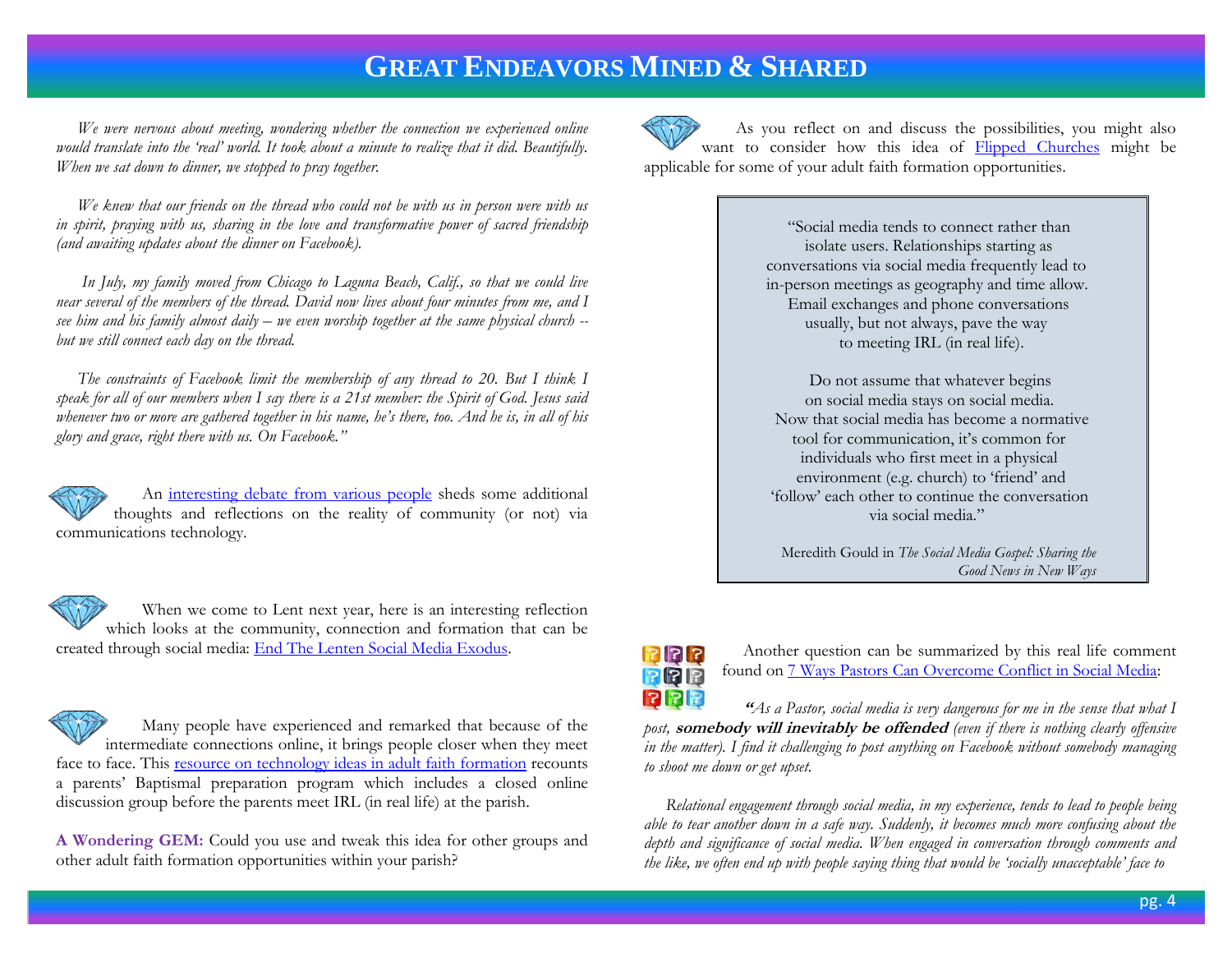*face. Suddenly, we begin wishing that people were hitting 'Like' instead of adding a 'Comment.'"*



 Paul Steinbeck, on this blog, suggests *7 Steps to Developing a Healthy Online Culture*. The full explanation of each can be found [here.](http://blog.ourchurch.com/2012/08/09/7-ways-pastors-can-overcome-conflict-in-social-media/)

- 1. Set the ground rules up front.
- 2. Start with a series of posts about love.
- 3. Continue with a series of posts about online etiquette.
- 4. Set a positive tone.
- 5. Give serious thought to what you post.
- 6. Have a thick skin.
- 7. Address offenses privately.



Another frequent question that is asked is: **"How do I know I can trust a website (or a social media source)?** How will I know it is accurate, up-to-date, and providing sound, healthy theology and faith practices within our Catholic tradition?

Two helpful sites to embark on the question are listed below. These two sites do not look at Catholic accuracy but the principles are a beginning place to become more aware of evaluating sites.

- Critical Evaluation [Kathy Schrock's Guide to Everything](http://www.schrockguide.net/critical-evaluation.html)
- [Evaluating Internet Sources](http://libguides.bc.edu/content.php?pid=1049&sid=3873)

 Years ago the Adult Faith Formation Committee of NCCL (National Conference for Catechetical Leadership) adapted and posted the following criteria on their website. (It is no longer posted on the site.)

 This list of evaluation criteria was adapted from *Elementary CC's For Evaluating Internet Sites* which was adapted by Maggie Roche (teacher-librarian), with permission from Betsy Richmond, May Gibbs Memorial Library, Neutral Bay Public School. (This original list and its adaptation is also no longer available on the web.)

#### **25 CC's for Evaluating Religion Internet Sites**

- 1. **Credibility**: Who is the author? Is there information about the author? Can you find it? Is the author a current Catholic?
- 2. **Credentials**: What qualifications does the author have in this subject? If this is theological material, is the author in good standing with the Church?
- 3. **Contact and Communication**: Can the author or web master be contacted with comments or questions?
- 4. **Clues**: Where is the web site located? Does the domain name end in .com, .gov, .edu, etc.? Did a Church organization publish these pages or only an individual?
- 5. **Commendation**: Has the site been recommended or reviewed by a reliable source, such as a bishop or Church organization?
- 6. **Content**: What is the purpose of the information on the site? Is it genuine and trustworthy, or is it opinion and bias?
- 7. **Catholic**: Is this Catholic content and does this information reflect an ecumenical understanding of religious tradition and teaching?
- 8. **Coverage**: What is the scope? Is the topic covered in depth: Is it full and comprehensive or is it trivial?
- 9. **Copyright**: What is the copyright? Is this material current or dated?
- 10. **Comprehension**: At what level is the material? Is it too complicated or too long?
- 11. **Critical Thinking**: Can you treat this material the same way you would treat a published book? Does it drift from the main topic?
- 12. **Citation**: Does the author give credit for cited work? Is this "public domain" or is it protected by copyright?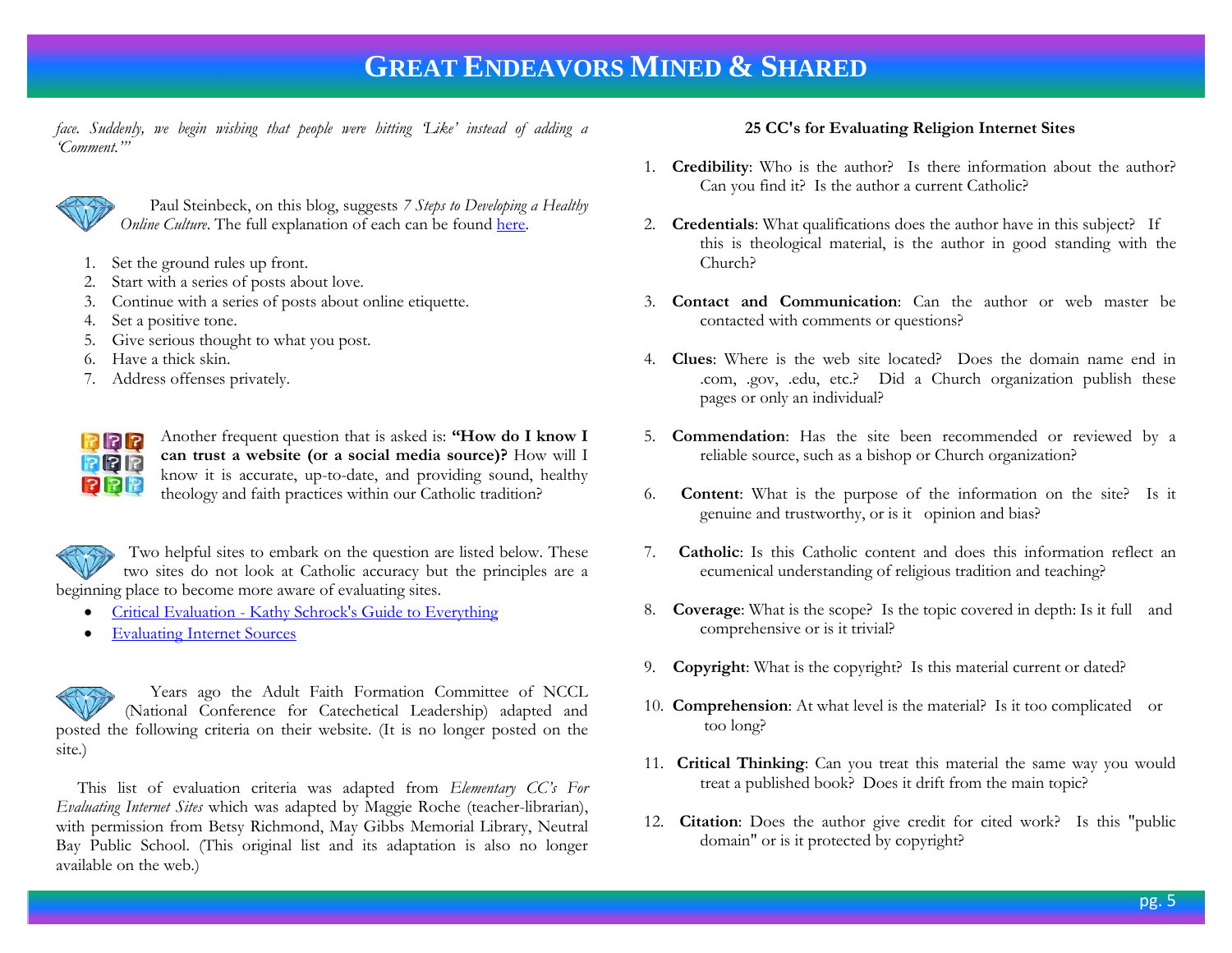- 13. **Currency**: Has the information been updated recently? Is there a date for "last updated?"
- 14. **Continuity**: Will the site continue to be updated? Can you rely on the site over time?
- 15. **Connectivity**: Does access to the site require special software? If it is popular, will it be accessible in the time you have?
- 16. **Clarity**: Is the design appealing, with elegant simplicity, or is it fussy, crowded, or complicated? Does too many fancy or large graphics make it slow to load?
- 17. **Context**: No matter how deep you go into the site can you return to the home page to determine the source? Has the author shown where all of the information came from?
- 18. **Cruise Control**: Is there a site map, table of contents, or outline of topics? Is there a search function in a large site?
- 19. **Completeness**: Is there a comparable source either online or in the real world? Is the internet version complete?
- 20. **Correctness**: Are the facts correct? Web sites can contain unchecked information. Does the site provide guidance?
- 21. **COPPA**: (Child Online Privacy Protection Act). If the site is intended for a child, is the author asking a child under age 13 to reveal personal information without parental permission?
- 22. **Quality Control**: Has the site been proofread, checked, edited?
- 23. **Compassion**: Are people treated with fairness and tolerance? Or do you see bias, stereotyping, loaded language, racism, or other hurtful ideas?
- 24. **Care and Caution**: Do you remember to keep an eye open in case something is not appropriate for you?

25. **Comparability**: How does this online information fit into your subject and search? Does the Internet fill a gap or would it be easier to use another source?

 Similar questions arise concerning social media sites. Sr. Susan Wolf, SND recently replied to a question about "quality control" on parish Facebook pages. Sr. Susan poses ten questions to ask when considering [Quality Control for Parish Facebook Pages.](http://www.catholicwebsolutions.com/2013/10/15/ten-quality-control-questions-for-parish-facebook-pages/) The questions are below; for further considerations (and possible answers), check the entire article.

- 1. Who is your audience?
- 2. What is the purpose of your parish Facebook page?
- 3. What will you post?
- 4. How often will you post?
- 5. Who will monitor and respond to comments, questions and messages that come from followers?
- 6. How often will you change your Cover Photo and who will select the next one?
- 7. Will you customize the Tabs underneath the cover photo to link to information on your website?
- 8. What kind of comments will you delete or block and who will be responsible for that?
- 9. Who will be able to make posts to the site? (Facebook allows for multiple authors on its pages.)
- 10. If multiple people can post to the site, who will coordinate the timing of those posts?